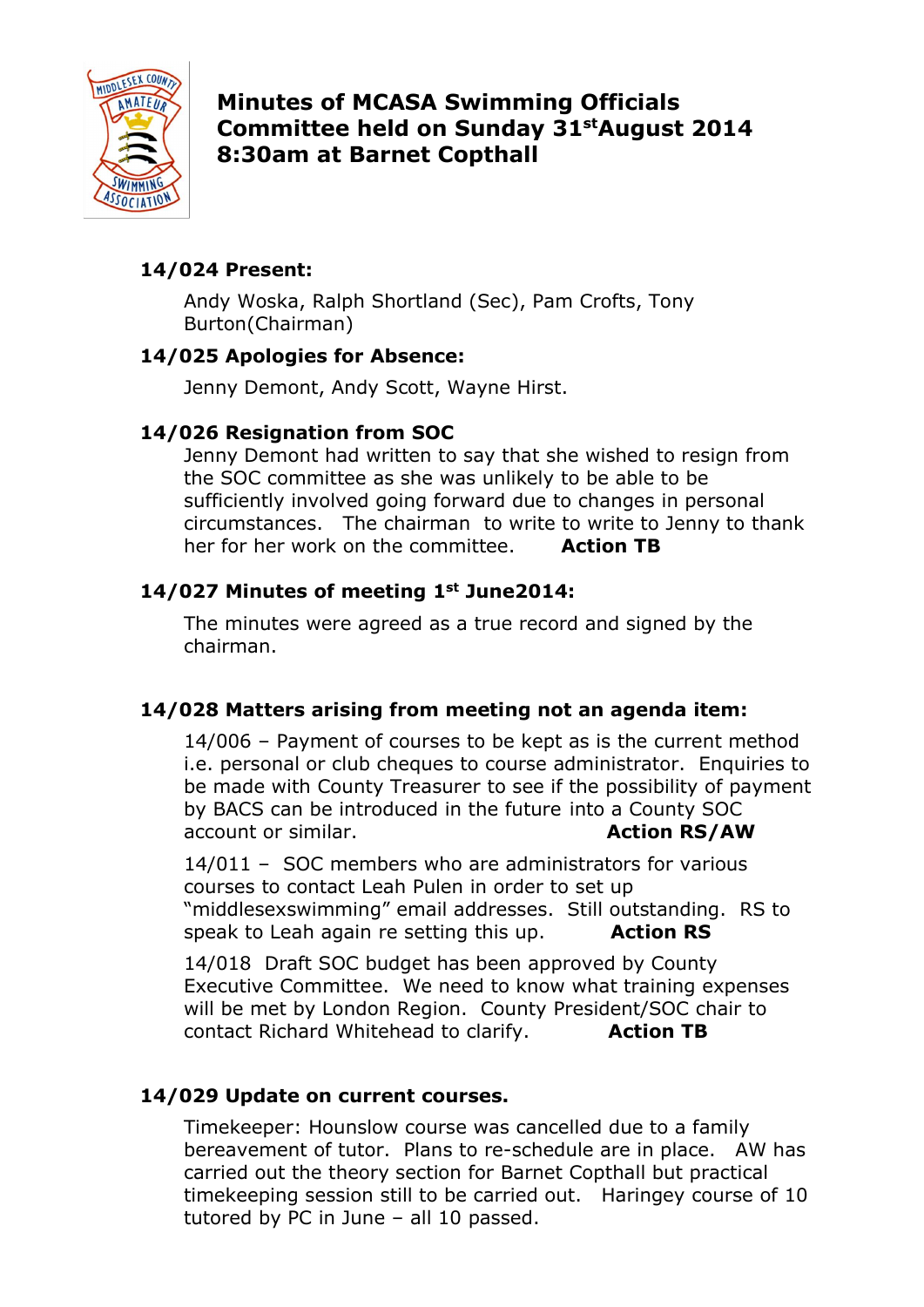Judge 1: All previous Judge 1 course workshops have been completed however there are approximately 10 candidates who were not able to complete all of them. They will be invited to attend the relevant sessions of the new courses planned for this autumn. AW, PC and RS to check their relevant J1 courses and provide a list of candidates still to do assessments to ascertain whether they are still committed to doing it. Action AW, PC & RS

Judge 2: TB to carry out similar exercise for outstanding J2 candidates. **Action TB** 

J2S: RS to do same for outstanding J2S candidate assessments.

#### Action RS

Referee: RS to contact those people who last year showed an interest in doing the Referee Course but who were prevented by the application criteria to see if still interested as applications need to be registered with Helen Akers by 31<sup>st</sup> Nov 2014.

### 14/030 Future Courses

Timekeeper: Staines SC has indicated they require a course and others will be planned as requested on demand.

Judge 1: Perivale – Tutor Andy Scott –  $13<sup>th</sup>$  Sept/11<sup>th</sup> Oct/13<sup>th</sup> Dec. Currently only 2 confirmed candidates but possibly more: to be confirmed.

Barnet – Tutor Andy Woska –  $4<sup>th</sup>$  Oct/1<sup>st</sup> Nov/10<sup>th</sup> Jan. Currently a possible 8-11 candidates.

It was proposed that if only a small number attend Perivale, they will be asked to amalgamate with Barnet course.

Judge 2: WH to run a course this autumn but awaits his availability dates in order to book a venue and advertise.

Judge 2S: PC will identify any needs for a course late Autumn.

## 14/031 County Training Day.

The planned SOC participation for this event will be:

8.30 – 11am Contemporary Issues CPD

11am – 1pm Judge 1 mentoring with swimmers provided by Barnet Copthall and possible TK practical tests. It was agreed that the swimmers will each be given a gift voucher to the value of £10 for their help.

1pm – 1.30. Quiz for swimmers at training camp based on officials duties and Swimming Laws. Presented by PC and RS

2pm – 3.30pm Race Result Determination training session.